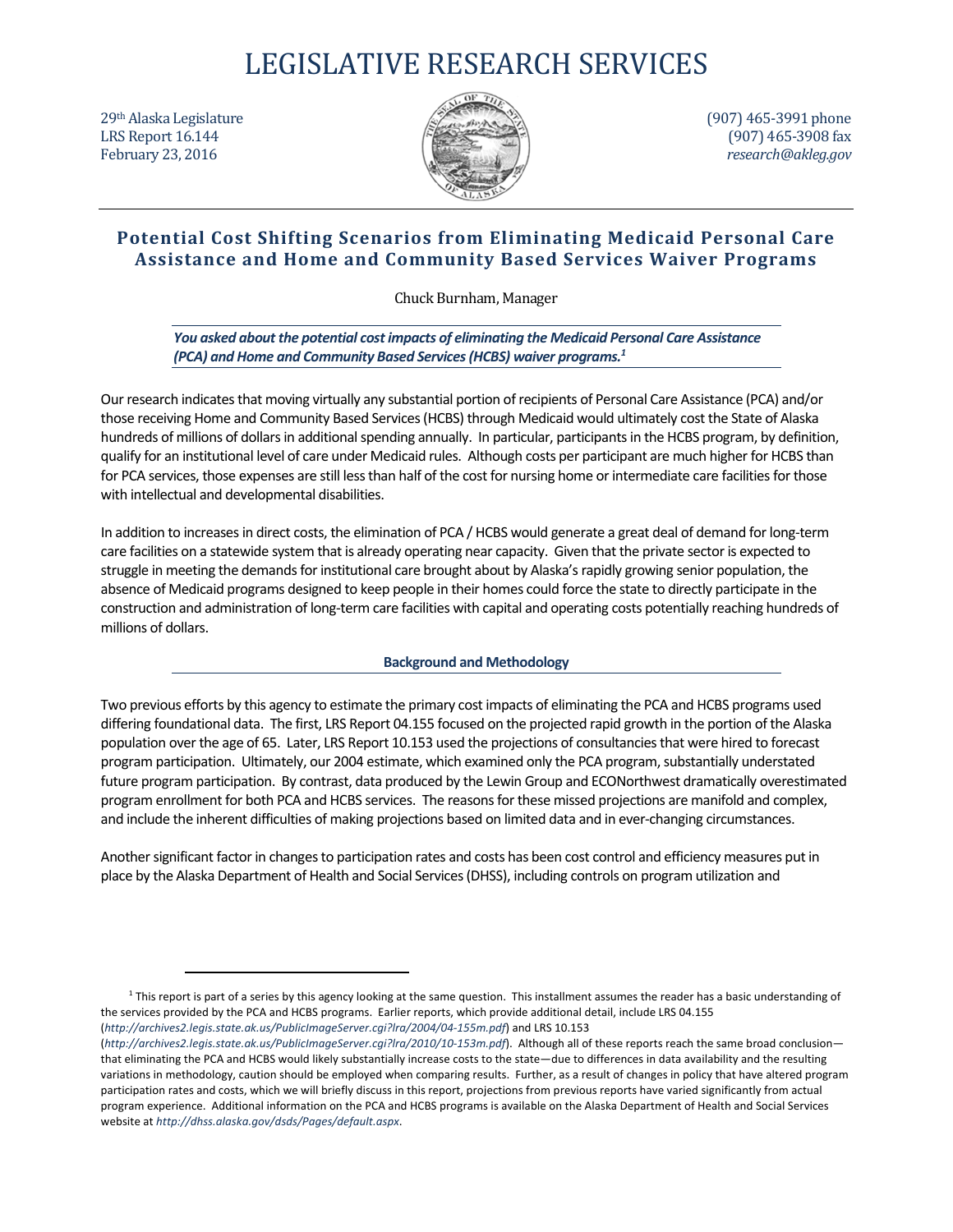significantly increased efforts at preventing and countering waste, fraud, and abuse.<sup>2</sup> The DHSS attributes recent substantial declines in program enrollment and costs to these changes. Significantly, the PCA program saw declines in persons served from 5,280 in fiscal year(FY) 2013 to 4,414 in FY 2015, while total program spending fell from roughly \$125.8 million to \$88.7 million over the same time period. Annual costs per participant also dropped from \$23,800 to \$20,100.

Based on past experience, we hold little confidence in the accuracy of projected program participation rates and, in any case, DHSS did not provide us with projections past 2020, perhaps in recognition of the rapidly moving nature of those targets. As a result, in thisreport we focus on the near pastrather than the future to inform the broad impact on coststhat would likely arise should the PCA and HCBS programs be eliminated. Specifically, we use data from FY 2015 to roughly estimate the costs if certain portions of participants served by these programs had instead been receiving institutional care in nursing homes.

#### **Direct Cost Shifting**

The attached table shows participant counts and total costs for FY 2015. It also shows our estimates of the difference in expenditures if certain percentages of participants in both programs would instead have been receiving care in a nursing home. It is unlikely that equal proportions of PCA and HCBS enrollees would move to an institutional level of care were the programs to be discontinued. Instead, we believe it reasonable to assume that those who currently require higher intensity care would be the most likely to move to nursing homes. By definition, individuals receiving HCBS are those who would otherwise require institutional care. Therefore, our table provides calculations for moving 35 to 75 percent of FY 2015 HCBS recipients to nursing homes. Conversely, we assume relatively few individuals who would otherwise be receiving only PCA services would have moved to an institutional level of care; therefore, we use a range of 15 to 35 percent of those participants to calculate the cost shift to nursing homes.

Clearly, we have no means of precisely estimating what portion of program recipients would move to institutional care were these home care programs eliminated; however, as our calculations show, even if only 15 percent of FY 2015 PCA and 35 percent of HCBS recipients were to have instead been in nursing homes funded by Medicaid, program costs would have nearly doubled, increasing by over \$335 million. At the current 50 percent federal medical assistance percentage (FMAP) rate, the state's portion of those costs would have been over \$167 million.<sup>3</sup> We believe it likely that a much higher percentage of HCBS recipients would have been institutionalized were the program not in operation in FY 2015. Had that figure been 75 percent of participants, actual spending for just the HCBS cohort would have increased by over \$482 million above actual spending. In its February 19, 2016, presentation to the Senate Health and Social Services Committee, the Division of Senior and Disability Services stated that were all HCBS recipients moved to institutional care, the total costs to Medicaid of nursing home and intermediate care facilities would exceed \$1 billion.<sup>4</sup>

<sup>&</sup>lt;sup>2</sup> A number of these efforts were presented by the Department to the Senate Health and Social Services Committee on February 19, 2016. Minutes and audio of this hearing are available online at

*http://www.akleg.gov/basis/get\_minutes.asp?session=29&comm=HSS&chamb=B&date1=20150219&date2=20160219*. Documents provided by DHSS for the hearing are available at

*http://www.akleg.gov/basis/get\_documents.asp?chamber=SDHS&session=29&bill=&date1=20160219&time2=1100*.

<sup>&</sup>lt;sup>3</sup> As you know, services for individuals enrolled through Medicaid expansion under the Affordable Care Act are eligible for increased federal reimbursement rates; however, the DHSS informed us that the expansion population is generally healthier than the average Medicaid recipient. As a result, the Department does not expect those enrolled under expansion to receive HCBS services, and expect only one percent of that cohort to receive services through the PCA program. We therefore find the differences in reimbursement rates due to the ACA to be insignificant in relation to overall spending on the programs and exclude consideration of the expansion population from this report.

<sup>4</sup> These data are available on page 28 of the DHSS presentation to the committee, which can be viewed at *http://www.akleg.gov/basis/get\_documents.asp?session=29&docid=40896*. The costs for nursing home and intermediate nursing facility care are similar at an estimated FY 2015 average \$187,000 and \$186,000, respectively. For the sake of simplicity, and because many times more institutionalized Medicaid participants are served by nursing homes, we use the higher figure in our calculations. For the sake of comparison, FY 2015 average costs for PCA recipients was \$20,100 and roughly \$88,000 for the blended average for all individuals receiving care under HCBS waivers.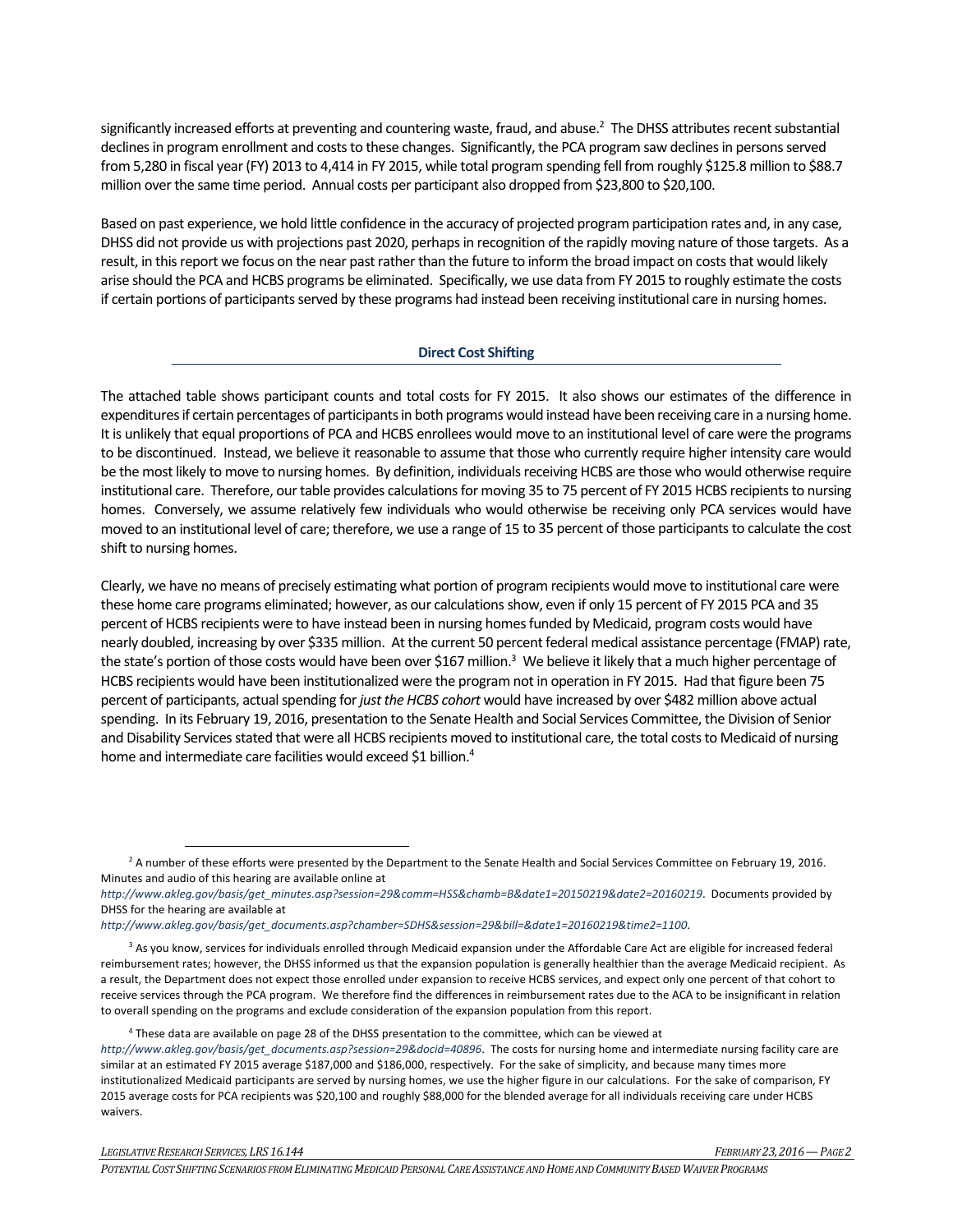As we discussed in earlier reports, outside of direct Medicaid spending, primary among potential costs associated with eliminating the PCA and HCBS programs are the capital and operating expenditures required to construct and administer sufficient institutional care facilities to accommodate residents who otherwise would have been served in their homes and communities through the existing programs.

It has long been known that Alaska'srapidly growing population of seniors aged 65 years and over will strain the ability of the state to provide sufficient long-term care facilities to meet demand.<sup>5</sup> Specifically, the Alaska Department of Labor and Workforce Development projects that the state's population aged 65 and over will more than double from 63,832 in the year 2012 to 144,623 in 2032. Seniors will also nearly double as a percentage of the total population over this time period, from about 8.7 percent to 16.6 percent. With nursing homes in Alaska maintaining an average occupancy rate of approximately 90 percent in recent years, it appears reasonable to conclude that any shifting of HCBS and PCA enrollees to institutional care will further burden a system that is already projected to struggle in meeting demand. It is unclear based on current economic conditions that private providers can meet this demand, which would further lead one to conclude that the state may have to incentivize private sector participation in creating additional long-term care capacity or begin directly building institutional care facilities.

The costs to the state for such an undertaking are difficult to estimate due to variations in demand and the cost of construction and operation among geographical areas. In our 2009 report, we attempted to provide a ballpark figure based on the estimated construction and operations costs of a 60-bed Veterans Home in Anchorage. <sup>6</sup> In 2015 dollars, the estimated costs for such a facility is \$12.6 million for construction with first-year operating expenses of \$3.75 million, which would increase with inflation thereafter.<sup>7</sup> If, for example, 75 percent of 2015 HCBS recipients were moved to nursing homes with comparable construction and operations costs, Alaska would have needed to construct 61 facilities at a cost of over \$768 million with first-year operating costs in excess of \$228 million. Clearly, these figures should not be viewed as real-world projections. Instead we intend this simplistic calculation to be illustrative of the daunting prospect of moving so many additional Alaskansto institutional care, and the scale of spending that would likely accompany such an effort.

### **Coststo Families,the Private Sector, and Local Economies**

Although private sector costs are outside the scope of our inquiry, it is nonetheless important to mention that those costs would likely be substantial. The recipients of PCA and HCBS and their families have, by their enrollment in the programs, at least tacitly expressed their collective desire to remain out of institutional care facilities. It seems likely that at least some of these individuals would avoid moving to such facilities where any other viable option exists. Consequently, the elimination of PCA and HCBS would likely force a certain portion of program participants' families, many of whom are already stressed by the challenges of providing care to loved ones, to make additional sacrifices in order to keep those family members in their homes and local communities. Although difficult to identify and measure precisely, it appears reasonable to assume that those sacrifices might include committing additional funds to pay for care directly, giving up a job or business, quitting school or apprenticeship programs, or other actions that would be detrimental to family finances and local economies in order to commit additional time to care giving.

We hope this is helpful. If you have questions or need additional information, please let us know.

*LEGISLATIVERESEARCHSERVICES,LRS 16.144 FEBRUARY 23, 2016—PAGE 3*

*POTENTIALCOST SHIFTING SCENARIOS FROM ELIMINATINGMEDICAIDPERSONALCAREASSISTANCE ANDHOME ANDCOMMUNITYBASEDWAIVER PROGRAMS*

<sup>5</sup> See, for example, "Alaska Long‐Term Care and Cost Study," Final Report, *Public Consulting Group*, February 2006, pp. 166‐167; *http://www.hss.state.ak.us/hspc/files/pcg.pdf.* 

<sup>6</sup> "Alaska State Veterans Home Feasibility Study," McDowell Group, July 2003, p. 2; *http://www.akrepublicans.org/samuels/23/pdfs/samu2003070901p.pdf*.

<sup>&</sup>lt;sup>7</sup> Inflation adjustments are Legislative Research calculations using Anchorage consumer price index data compiled by the Alaska Department of Labor and Workforce Development, *http://laborstats.alaska.gov/cpi/cpi.htm*.